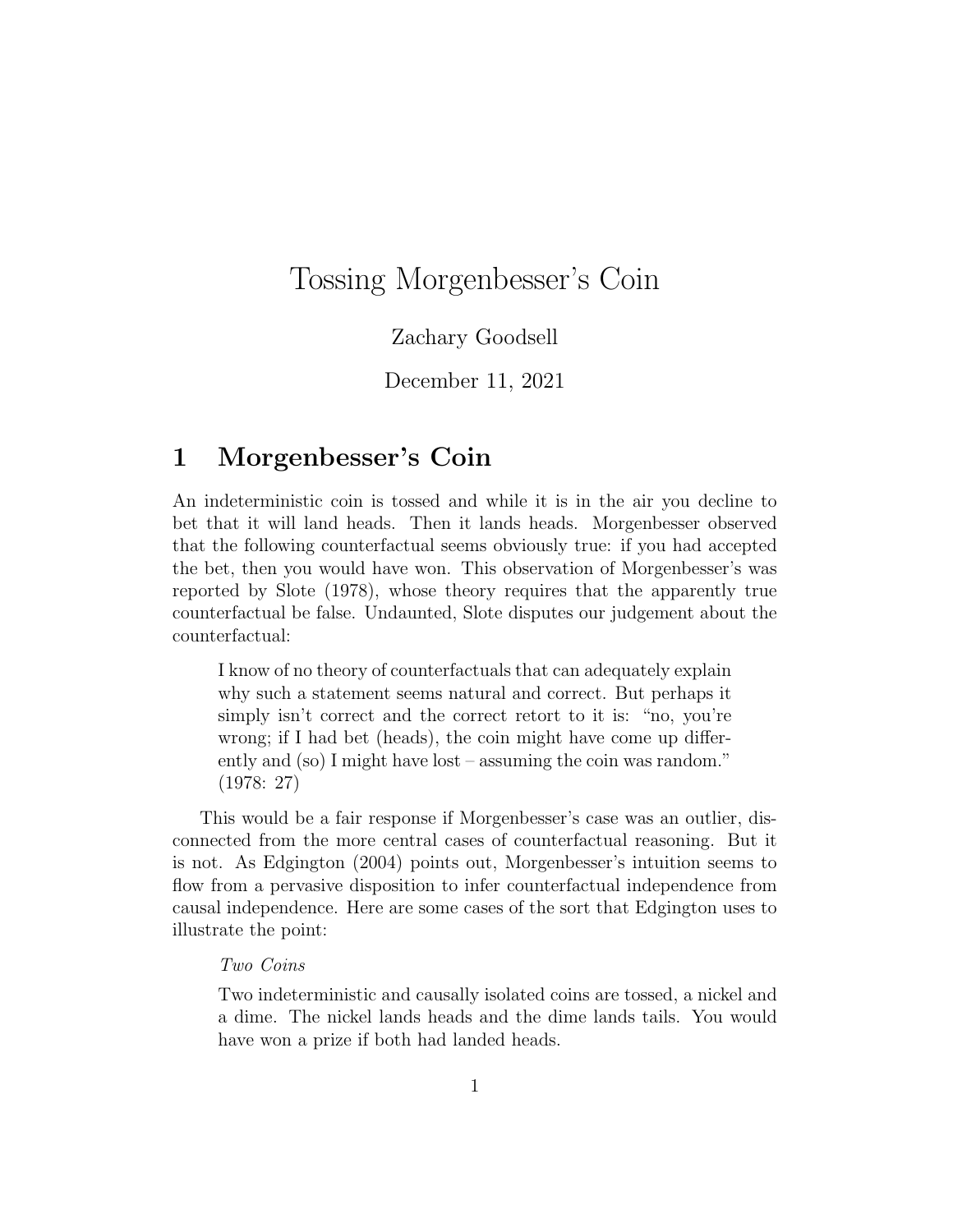#### Lottery

Your rival enters an indeterministic lottery with a one in a million chance of winning, and he wins. You could have scratched your nose moments earlier, but by chance you did not.

#### Football

A goalkeeper has to dive left or right before she knows where the striker will aim (the ball flies too fast). She dives right, and luckily prevents a goal.

In the Two Coins case, the isolation of the coins seems to ensures that how the nickel landed wouldn't have been different if the dime had landed heads. That's why it makes sense to wish that the dime had landed heads: if it did, you would have won the prize. In the lottery case, your rival would still have won even if you had scratched your nose earlier. But as Edgington points out, Slote seems committed to the claim that your scratching would have almost certainly resulted in your rival's not winning. What a pity you didn't! And in the Football case, the striker should think: 'If only I had aimed the other way, I would have scored.' The goalkeeper should likewise think: 'Lucky I dived right, otherwise she would have scored.' But if Slote is right then both of these regrets are incorrect.

Intuitions seem to tell in favour of Morgenbesser. I argue here, however, that Slote's wishful thinking pays off. Counterintuitively, Morgenbesser was simply wrong about the coin. We cannot say whether it would have landed heads if you had bet. The argument relies on the following case:

### Infinitely Many Coins

Infinitely many indeterministic and causally isolated coins are tossed. By coincidence, they all land heads.

Take an arbitrary one of these coins c. The Morgenbesser intuition suggests that c would still have landed heads no matter what pattern the other coins might have landed in. In particular, say some infinite set  $I$  of coins lands in a normal pattern if infinitely many of the members of I land heads, and infinitely many do not. And let  $C^-$  be the set of the coins besides c. We are inclined to judge:

<span id="page-1-0"></span>1. If  $C^-$  had landed in a normal pattern, then c would still have landed heads.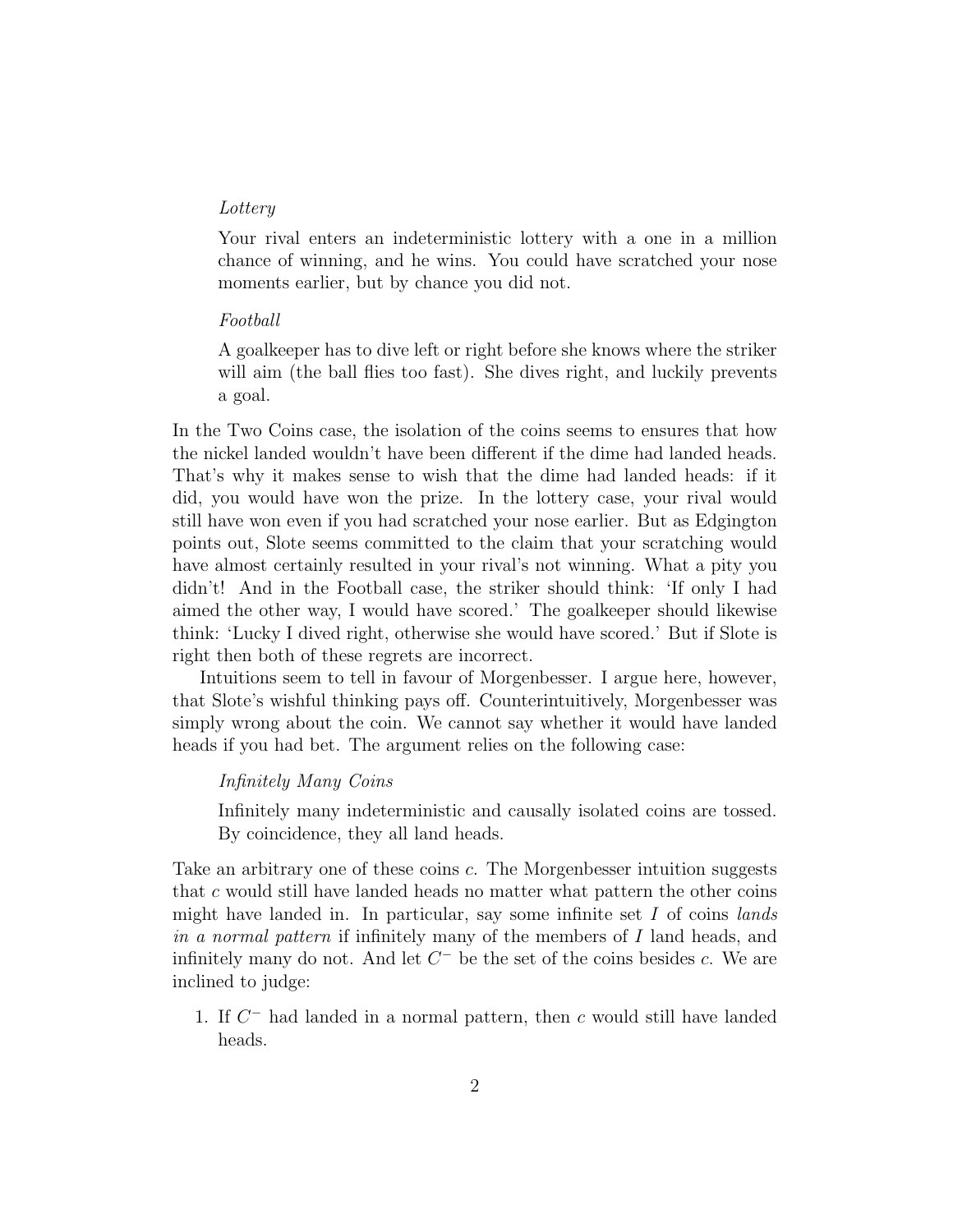By contrast, let C be the set of all the coins including c (i.e.,  $C = C^{-} \cup \{c\}$ ). Since all the members of  $C$  might be on a par, as far as their disposition to land heads or tails, we are not at all inclined to accept:

<span id="page-2-0"></span>2. If C had landed in a normal pattern, then c would still have landed heads.

Rather, [\(2\)](#page-2-0) seems to have about a fifty-fifty chance of being true, as opposed to [\(1\)](#page-1-0)'s certainty.

But there is a problem: it is necessary that  $C^-$  lands in a normal pattern if and only if C does. To see why, suppose that  $C^-$  lands in a normal pattern. Then, infinitely many of the coins besides c land heads and infinitely many do not. So infinitely many of the coins in  $C$  land heads and infinitely many do not, so C lands in a normal pattern. On the other hand, suppose that C lands in a normal pattern. The addition of  $c$  to a set cannot take it from finite to infinite, so infinitely many of the coins in  $C^-$  land heads and infinitely many don't. So  $C^-$  lands in a normal pattern.

Therefore, the intuitive judgements about [\(1\)](#page-1-0) and [\(2\)](#page-2-0) are incompatible with the following orthodox principle:

(Substitution) Necessarily equivalent propositions have the same counterfactual consequences.

$$
\Box(p \leftrightarrow q) \rightarrow ((p \Box \rightarrow r) \leftrightarrow (q \Box \rightarrow r))
$$

Substitution is widely – but not unanimously – accepted. It is built into the two dominant theories of counterfactuals, Stalnaker's [\(1968\)](#page-9-2) and Lewis' [\(1973\)](#page-9-3). The principle has also been explicitly defended in the literature, for example by Williamson [\(2020:](#page-9-4) 214–21) and Bacon [\(forthcoming\)](#page-8-0).

I also accept Substitution, but making the case here would take us too far afield. In what follows, Substitution will be assumed. Thus we have a puzzle: counterintuitively, we cannot accept [\(1\)](#page-1-0) without also accepting [\(2\)](#page-2-0).

The argument schematically goes as follows: given Substitution, we must concede either that  $(2)$  is true or that  $(1)$  might be false. In Section [2](#page-3-0) I argue that the former option is untenable, so we must withhold on (1). We must withold, that is, on whether  $c$  would still have landed heads if the other coins had landed in a normal pattern. Section [3](#page-7-0) shows that the judgement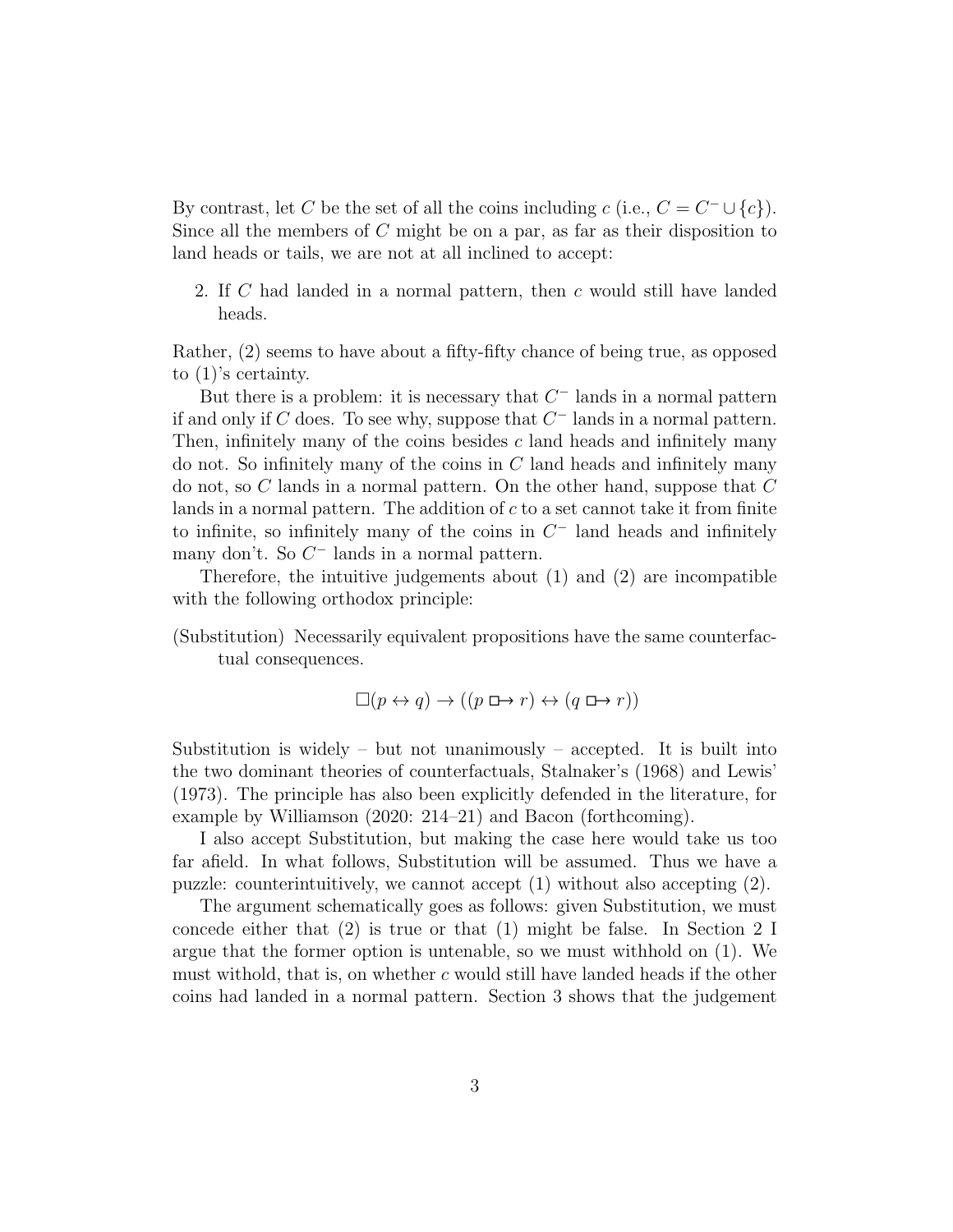that [\(1\)](#page-1-0) is true is, modulo some irrelevant differences, the Morgenbesser intution. So the Morgenbesser intuition should be relinquished (if Substitution is correct). $<sup>1</sup>$  $<sup>1</sup>$  $<sup>1</sup>$ </sup>

## <span id="page-3-0"></span>2 Against Independence

### 2.1 A Dilemma

Given Substitution, the options are to cling to  $(1)$  and say that  $(2)$  is therefore certainly true, or to concede that [\(1\)](#page-1-0) is not certainly true because [\(2\)](#page-2-0) is either uncertain or false. This section considers the first option. That is, we accept

1. If  $C^-$  had landed in a normal pattern, then c would still have landed heads.

And we use Substitution to conclude that,

2. If C had landed in a normal pattern, then c would still have landed heads.

Those who accept [\(2\)](#page-2-0) face a dilemma. Granting that c would still have landed heads if C had landed in a normal pattern, we can ask: do the other coins also have this property? Either all the coins have the property, or not all do.

### 2.2 Horn I: Homogeneity

On the first option we say that for each coin x in  $C$ , x would still have landed heads if the coins in  $C$  besides  $x$  landed in a normal pattern. Thus, each such x would still have landed heads if the coins in  $C$  including x landed in a normal pattern. But this seems inconsistent. If every coin would have landed heads, if the coins in  $C$  landed in a normal pattern, where could we find those infinitely many tails that a normal pattern requires?

<span id="page-3-1"></span><sup>1.</sup> The puzzle is similar to one used by Fine [\(2012\)](#page-9-5) to argue against Substitution, and the Infinitely Many Coins case is a variant of a case Builes [\(2020\)](#page-9-6) uses to argue against an analogue of Substitution for probability operators. Thus, it is not out of the question to use the present puzzle as a reductio of Substitution. Still, all can agree that the reductio can only be performed with a clear picture of what Substitution forces us to say about the puzzle, which is what this paper provides. (See also Bacon, [forthcoming](#page-8-0) for a response to Fine, and Dorr, Hawthorne, and Isaacs [2021](#page-9-7) for a response to Builes.)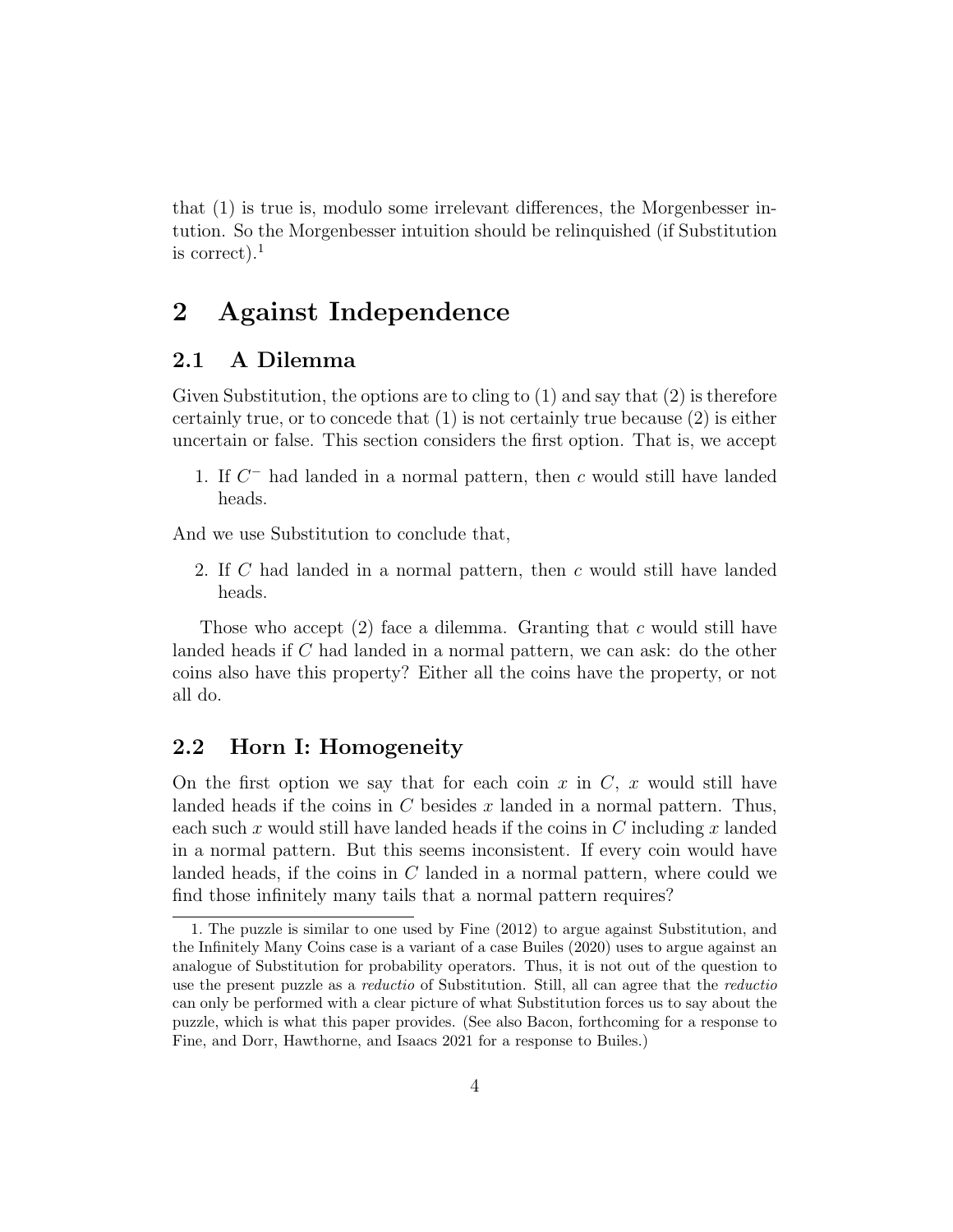For this reason, very few authors who have considered puzzles of this sort can take Horn I of the present dilemma. For example, Fine [\(2012\)](#page-9-5), as well as Pollock [\(1976\)](#page-9-8), Herzberger [\(1979\)](#page-9-9), Caie [\(2018\)](#page-9-10) and Bacon [\(forthcoming\)](#page-8-0), all endorse a principle of the following sort:

(Infinitary Closure) If each of some propositions is a counterfactual consequence of something, then so is their conjunction.

On Horn I, each of the coins' landing heads is a counterfactual consequence of C's landing in a normal pattern. So by Infinitary Closure it is a counterfactual consequence of C's landing in a normal pattern that each of the coins in C lands heads. And this is absurd: a set of coins cannot land in a normal pattern while landing all heads. Since the aforementioned authors have made a convincing case for Infinitary Closure, there is not much else to be said for Horn I.

However, it is worth pointing out that Horn I is problematic even without the assumption of Infinitary Closure. The problem can be exacerbated by supposing that exactly one of the coins  $-c'$ , say  $-$  is not fair, but is instead overwhelmingly predisposed to land tails. Suppose again that against all odds, all coins land heads. We are still inclined to judge that  $c'$  would still have landed heads if the *other* coins in C had landed in a normal pattern. After all, the coins are all isolated from each other. It may be miraculous that  $c'$  landed heads, but Morgenbesser's reasoning suggests that how the other coins landed would not have taken that miracle away.

Now, it seems especially odd to think that if the coins in C had landed in a normal pattern,  $c'$  would still have landed heads. This time the coins are not on a par.  $c'$  is especially likely to land tails. So if there were infinitely many coins tossed tails, it is surely at least reasonably likely that  $c'$  would be among them. That is, we should not think that  $c'$  would still land heads if the coins in  $C$  landed in a normal pattern. So taking Horn I is not a viable solution to the puzzle.

### 2.3 Horn II: Heterogeneity

On the second horn, we say that not every coin would have landed heads if C had landed in a normal pattern, and thus that not every coin would have landed heads if the coins in C besides that one had landed in a normal pattern.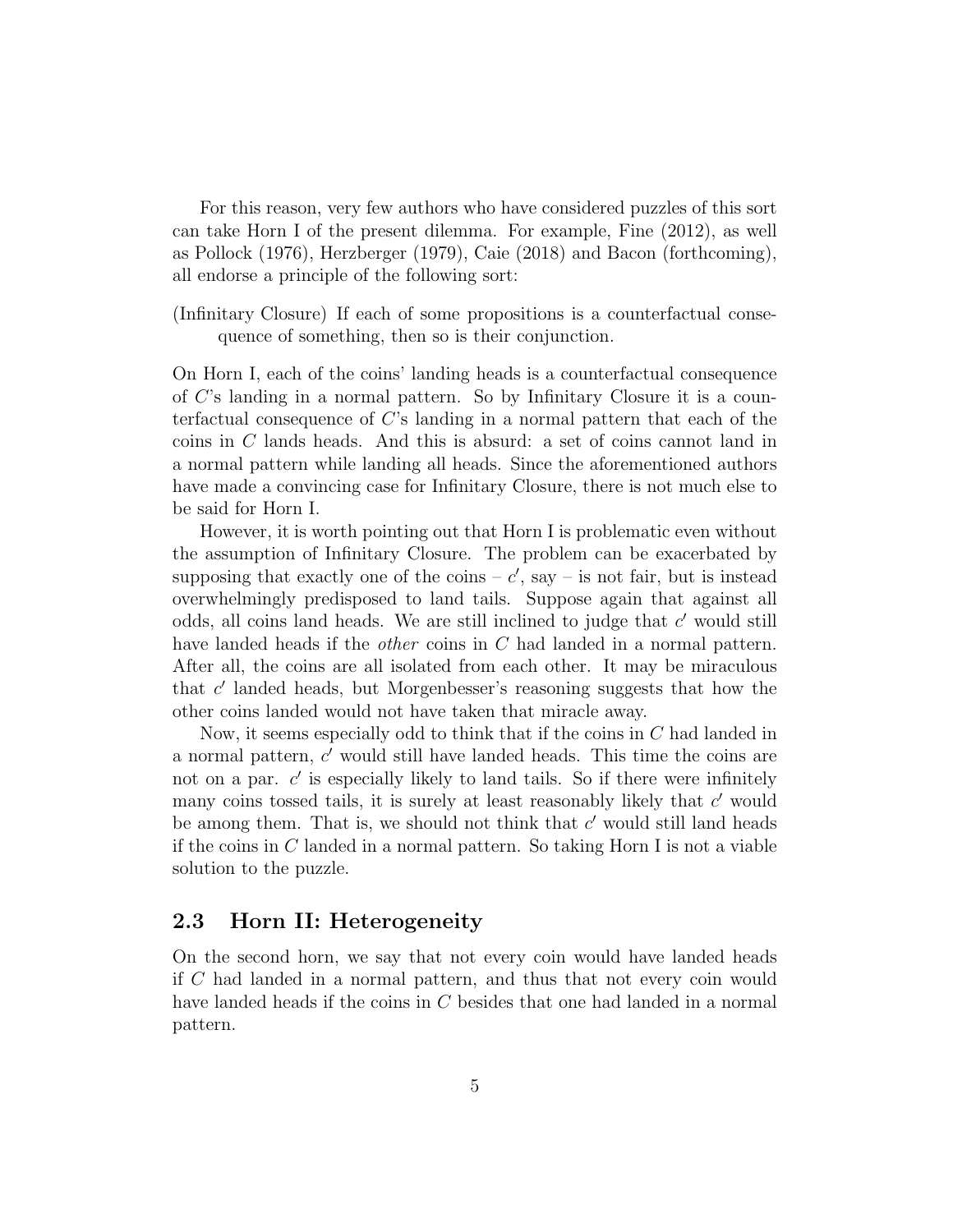Those who choose this horn must explain why we have ended up talking about c, for whom we know the conditionals  $(1)$  and  $(2)$  are true, even when there are many coins  $c^*$  for which analogous conditionals  $(1^*)$  and  $(2^*)$ concerning  $c^*$  are false. The only somewhat plausible explanation I see is a linguistic one. Somehow or other, in considering  $c$ , we become more likely to consider one notion of counterfactual consequence over others. And the notions we consider have a bias in favour of  $c$ 's landing how it actually did, but not  $c^*$ 's (if we considered  $c^*$  to begin with instead of c then things would presumably be reversed).

To investigate this suggestion, we can suppose that there are a range of counterfactual-conditional-like binary operators that one can express by the counterfactual conditional in English. These are, let us suppose, the binary operators  $\Box$ ,  $\Box$ , and so on. Supposing that Substitution is to be respected and Horn I of the present dilemma avoided, we will say that for each such  $\Box \rightarrow_i$ , that the set of coins x for which (the coins in C besides x land in a normal pattern  $\Box$ , x still lands heads) excludes infinitely many members of  $C$ . But we can maintain the acceptability of  $(1)$  by supposing that the meaning of 'if  $\dots$  would' in an utterance of [\(1\)](#page-1-0) in context will always be chosen to be some  $\Box \rightarrow_i$  such that (the coins in C land in a normal pattern  $\Box \rightarrow_i c$  lands heads) is true.

Although it seems likely that the counterfactual conditional in English is context-sensitive, this strategy only becomes plausible if a story can be told as to why we choose to express conditionals that give our chosen coin  $c$ special status. And this is where the strategy starts to face problems. The point of uttering  $(1)$  is to express that the way c landed is independent, in some interesting way, from the other coins' landing in a normal pattern. It is not to state that c has a property that was specifically chosen so as to make c have it. There would be no point in predicating such a property of  $c$ , and utterances of [\(1\)](#page-1-0) would not be worth making.

Consider an analogous case: we might wonder which of us is a *self*sufficient person: someone who would do ok even without other people around. Suppose we determine that Anne is self-sufficient by reflecting on her can-do attitude, and we proclaim:

Anne, unlike many other people, would do ok even without other people around.

It would undermine the point of this whole exercise if, in declaring Anne self-sufficient, we chose to employ a conditional that is somehow biased in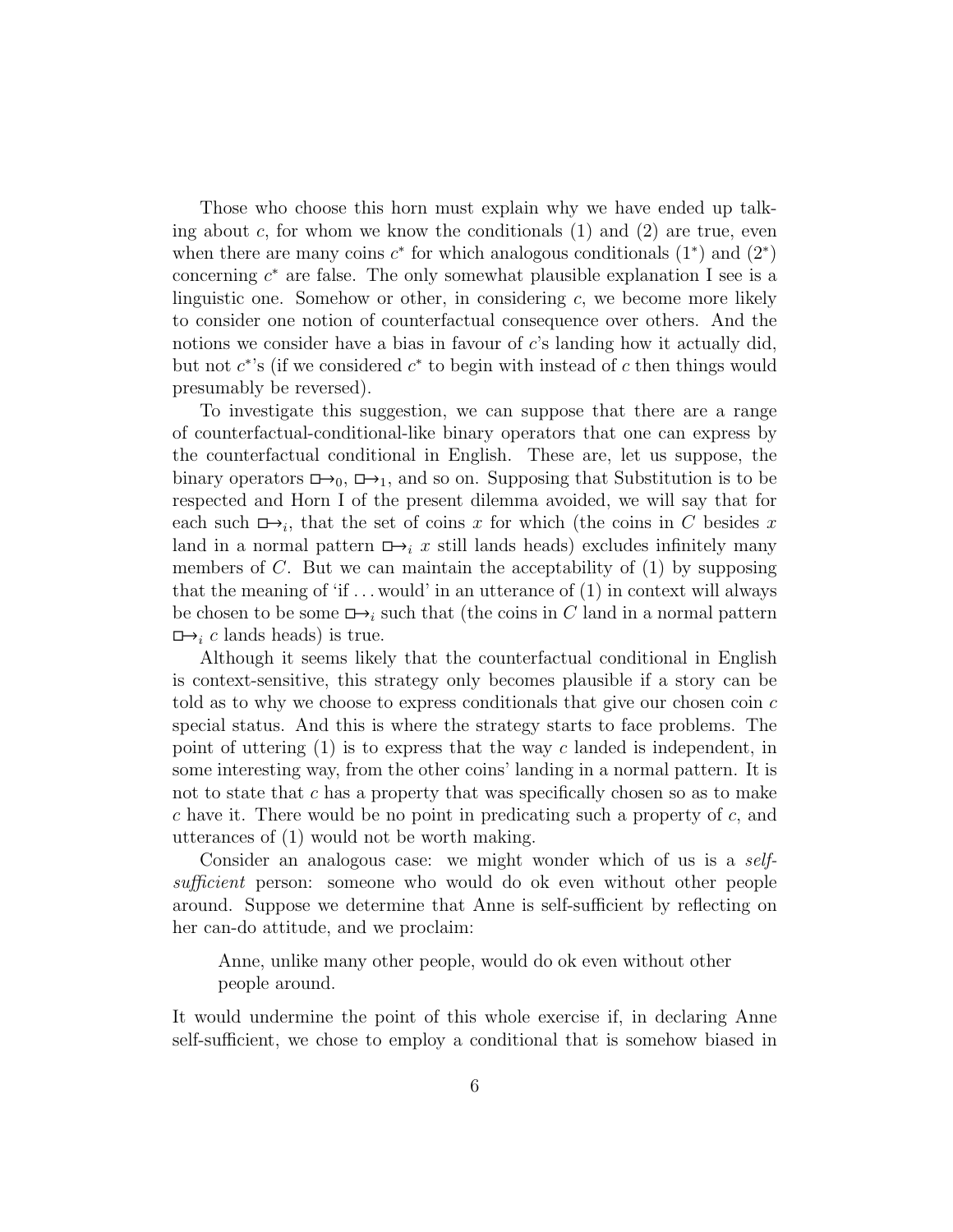favour of her doing ok were she by herself. If we were in the business of doing that then we would not need to reflect on her can-do attitude. She could be identical for all practical purposes to everyone else and still the proclamation would be true. But if that were so, then the property expressed by 'would do ok even without other people around' in the proclamation would be a completely uninteresting one, and it would be hard to justify ever bothering to express it.

The contextualist strategy for pursuing the second horn of the dilemma tells us that the proclamation of  $(1)$  is unfairly biased in favour of coin c's landing heads on the salient reading of the counterfactual. But since there is no important difference between  $c$  and the other coins, the contextualist is left with the awkward task of explaining why we the speakers would bother pick out such a proposition, rather than one which is not biased, or one that favours some coins besides c instead.

There is another important problem. [\(1\)](#page-1-0) seems plausible, but we could just as easily have argued directly for the truth of

<span id="page-6-0"></span>3. Every coin is such that it would have landed heads if the coins besides it had landed in a normal pattern.

[\(3\)](#page-6-0) can be motivated in exactly the same way [\(1\)](#page-1-0) was: by reflecting on the independence of each coin from how the others land. If you deny [\(3\)](#page-6-0), you suggest that you think that the results of some of the coins could be affected by the others. But by Substitution, [\(3\)](#page-6-0) is equivalent to

<span id="page-6-1"></span>4. Every coin is such that it would have landed heads, if the coins in C landed in a normal pattern.

And to accept [\(4\)](#page-6-1) would be to take Horn I of the dilemma.

This time the appeal to context-sensitivity does not work. For whatever relation  $\Box \rightarrow_i$  is expressed by the counterfactual conditional in a given context, if  $\Box$ , satisfies Substitution, then the sentences [\(3\)](#page-6-0) and [\(4\)](#page-6-1) are equivalent in that context. Since the arguments against Horn I are not sensitive to context, (4) will be false false in that context, so (3) will be false in that context as well.

Since the context was arbitrary, the sentence (3) must be denied in the present context, and once we are in the business of doing so, it doesn't seem any worse to withold assent from [\(1\)](#page-1-0). Taking Horn II, then, is also not a viable solution.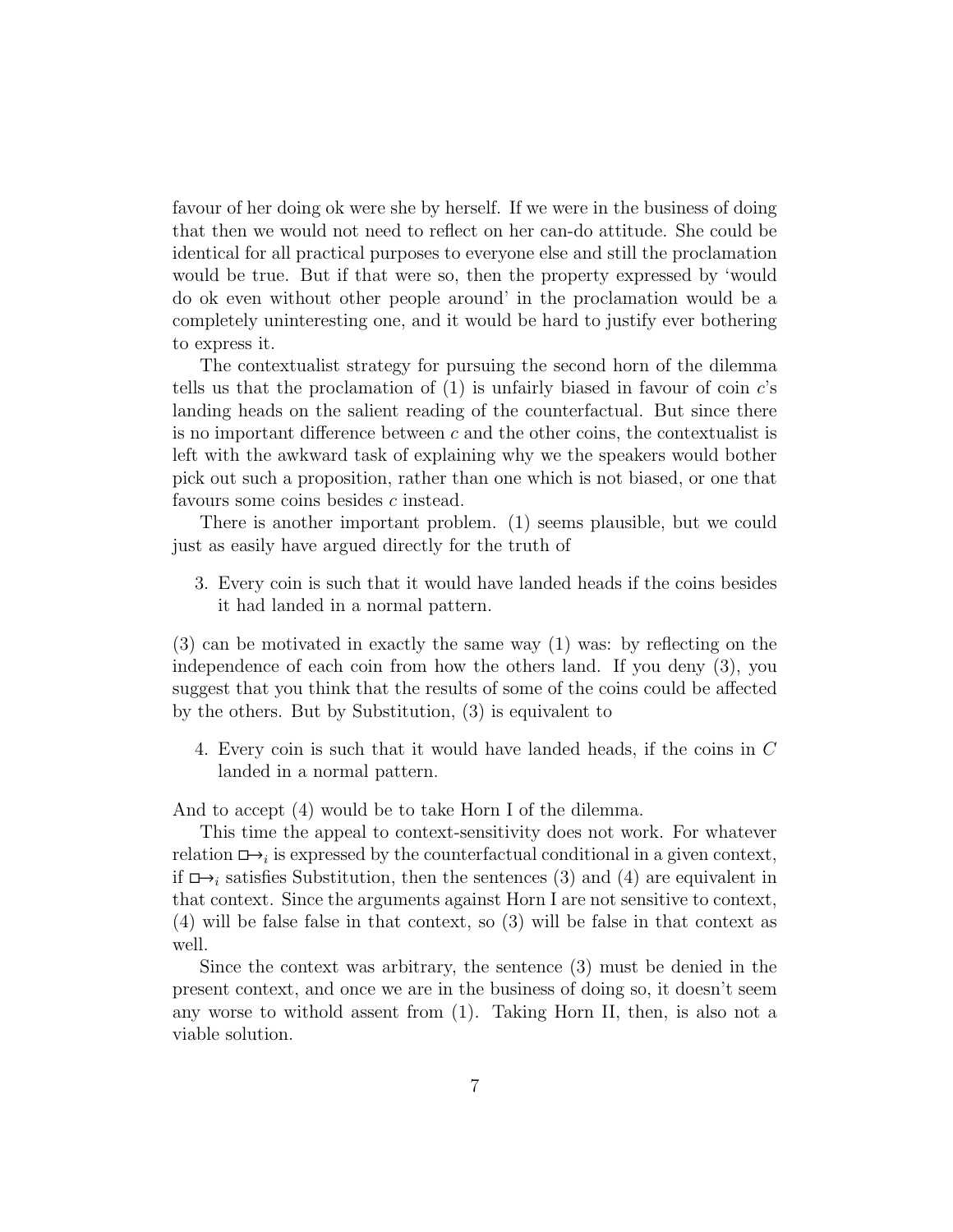### <span id="page-7-0"></span>3 Tossing Morgenbesser's Coin

Since [\(1\)](#page-1-0) and [\(2\)](#page-2-0) are equivalent and [\(2\)](#page-2-0) cannot be affirmed, we must also withhold on  $(1)$ . Despite appearances, we are in no position to accept

1. If  $C^-$  had landed in normal pattern, then c would still have landed heads.

This is so even though we know perfectly well that  $c$  is causally isolated from all the other coin tosses, never in history has there been any interaction between c and the other coins, that there is no spooky action at a distance, and so on.

This result is surprising enough. Our judgement that [\(1\)](#page-1-0) is the case is initially quite definite. One might hope, though, that the pathological behaviour of [\(1\)](#page-1-0) is isolated from the core of the Morgenbesser intuition, that we seem to rely on so heavily in our everyday counterfactual thought. Unfortunately, there are compelling reasons to think that this hope is false.

The problem is that the Morgenbesser intution is supposed to generalise beyond Morgenbesser's particular case, and once we appreciate two dimensions along which it is supposed to generalise, we find that our initial judgements about [\(1\)](#page-1-0) and [\(2\)](#page-2-0) in the Infinitely Many Coins case are in fact central instances of the Morgenbesser intuition.

The first way in which the Morgenbesser intuition generalises is in the exact mechanism of the two events under consideration. Suppose I toss a coin on earth and a radioactive particle flies past Jupiter. The particle decays, and my coin lands heads. The Morgenbesser intuition compels us to say:

- <span id="page-7-1"></span>5. If I had tossed tails, the particle would still have decayed.
- 6. If the particle had survived, I would still have tossed heads.

Or suppose that instead of a coin toss or a particle, we are concerned with whether or not an indeterministic computer residing in the Alpha Centauri system, causally isolated from us and the particle, would have printed a YES or a NO. If it did in fact print a NO, then we think:

7. If I had tossed tails (or if the particle had survived), NO would still have been printed.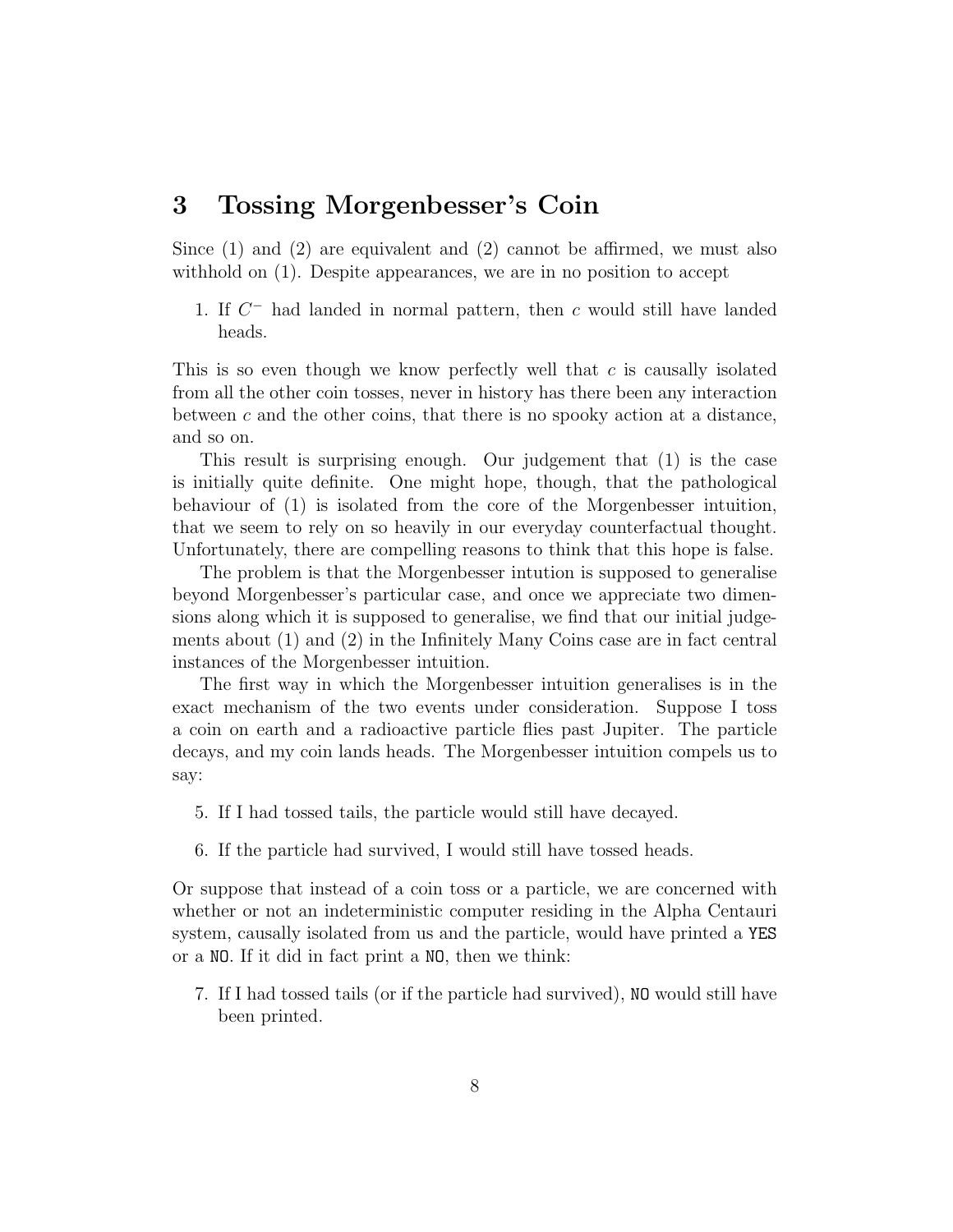<span id="page-8-1"></span>8. If the computer had printed YES, I would still have tossed heads (and the particle would still have decayed).

The second dimension of generalisation concerns the probabilities of the two events. Coins are often presupposed to be fair, but the Morgenbesser intuition does not hang on this. If the coin was really unlikely to land heads, then you would still think 'woops, I would have won if I bet' upon seeing it land heads. And the judgements [\(5\)](#page-7-1) through [\(8\)](#page-8-1) clearly maintain their plausibility even supposing that the particle was really unlikely to decay, the coin was really unlikely to land heads, or that the computer was really unlikely to print NO.

Let me tell you a bit more about the computer. It is indeterministic because it contains an infinite bank of indeterministically-tossable and causally independent coins. When you press 'print', it tosses the coins and checks to see whether they landed in a normal pattern. It prints YES if they land in a normal pattern and  $NO$  otherwise. Let  $C^-$  be the set of coins in the computer, and let  $c$  be the coin I happen to toss light-years away on Earth. Inside the computer and on Earth, all coins land heads by coincidence. So the computer prints NO and I toss heads. The Morgenbesser intuition has just commanded us to accept  $(8)$ : if the computer had printed YES, c would still have landed heads. But we now know that the computer would print YES if and only if the coins in the computer landed in a normal pattern. So where  $C^-$  is the set of coins in the computer, we must conclude:

1. If  $C^-$  had landed in a normal pattern,  $c$  would still have landed heads.

[\(1\)](#page-1-0) is therefore an unexceptional case of the Morgenbesser intuition. We who accept Substitution cannot accept accept [\(1\)](#page-1-0), so should agree with Slote that Morgenbesser was wrong in the original case.<sup>[2](#page-8-2)</sup>

## References

<span id="page-8-0"></span>Bacon, Andrew. Forthcoming. "Counterfactuals, Infinity, and Paradox." In Outstanding Contributions to Logic: Kit Fine, edited by Federico L. G. Faroldi and Frederik van De Putte.

<span id="page-8-2"></span><sup>2.</sup> For helpful discussion and comments, thanks go to Andrew Bacon, John Hawthorne, Samuel Lee, Weng Kin San, Juhani Yli-Vakkuri, a referee for Analysis, as well as participants in Zoë Johnson King's Dissertation Seminar at USC (Spring 2021) and USC's Speculative Society.